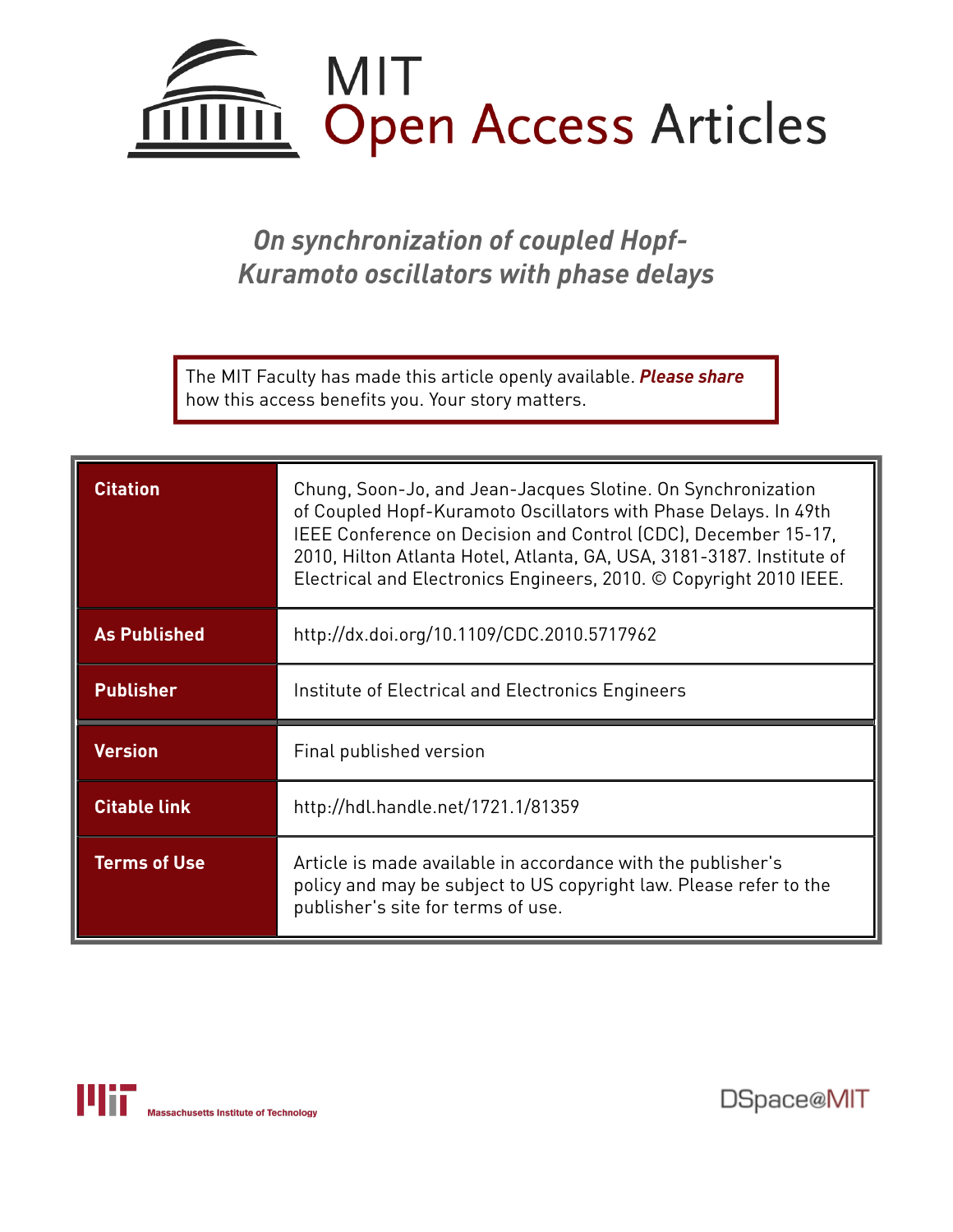# On Synchronization of Coupled Hopf-Kuramoto Oscillators with Phase Delays

Soon-Jo Chung and Jean-Jacques Slotine

*Abstract*— This paper presents new methods and results on synchronization of coupled Hopf nonlinear oscillators, which are commonly used as the dynamic model of engineered central pattern generators (CPGs). On balanced graphs, any positive coupling gain is proven to induce almost global asymptotic synchronization, and a threshold value for truly global exponential synchronization is also computed. Furthermore, a hierarchical connection between coupled Hopf oscillators and Kuramoto oscillators is identified. Finally, a new result on the synchronization of Kuramoto oscillators with arbitrary timevarying heterogeneous frequencies and delays is derived.

## I. INTRODUCTION

The central pattern generators (CPGs) of animals are neural networks that can produce coordinated patterns of rhythmic outputs without brain or local sensory inputs. Hence, CPGs are believed to reduce the computation burden of the brain, and to avoid issues of time-delay in feedback by using local computations in the spinal cord. The central controller, similar to the brain of an animal, can stabilize the vehicle or robot dynamics by commanding a reduced number of variables such as the frequency and phase difference of the oscillators instead of directly controlling multiple joints [1], [2]. Artificial CPG neural networks by using coupled Hopf oscillators have been demonstrated to effectively control robot locomotion [2], swimming [3], and flapping flight [4]. In addition, phase-synchronized Hopf oscillators can be applied to a synchronization model of multi-agent coordination that is governed by both the position and phase dynamics (e.g., cyclic formation of spacecraft). We consider a supercritical Andronov-Hopf bifurcation model of  $x =$  $(u; v)$ :

$$
\dot{\mathbf{x}} = \mathbf{f}(\mathbf{x}, t; \rho) = \begin{pmatrix} -\lambda/\rho^2 \left( u^2 + v^2 - \rho^2 \sigma \right) u - \omega(t) v \\ \omega(t) u - \lambda/\rho^2 \left( u^2 + v^2 - \rho^2 \sigma \right) v \end{pmatrix} (1)
$$

with  $\sigma = 1$ . For a positive rate of convergence  $\lambda > 0$ , it can be easily shown that any initial trajectory  $(u; v) \neq 0$ exponentially converges to a circle of the radius  $\rho$  rotating at the time-varying frequency  $\omega(t)$  with bounded  $\dot{\omega}(t)$ .

The Hopf oscillator has been a popular model for engineered CPGs for robot locomotion. If  $\sigma \leq 0$ , bifurcation occurs and the system globally converges to the origin, which is useful for fast inhibition of oscillation. For example, [4] shows that this Hopf bifurcation can be exploited to induce a stable transition between flapping and gliding or between walking and jumping. Also, we can simplify stability proofs by exploiting the circular symmetry of the limit cycle that permits  $f(R(\phi)x, t; \rho) = R(\phi)f(x, t; \rho)$  with a rotational transformation  $\mathbf{R}(\phi)$  and  $\mathbf{f}(k\mathbf{x}, t; \rho) = k\mathbf{f}(\mathbf{x}, t; \rho/k)$ . If we need a non-sinusoidal waveform generated by a non-circular limit cycle, we can simply utilize conformal mapping with an analytic function  $h(z)$  without affecting the stability proofs such that  $u' + v'j = h(u + vj)$ ,  $j = \sqrt{-1}$ .

We present new results on the synchronization stability of coupled Andronov-Hopf oscillators by using partial contraction analysis and cyclic decomposition. Previously, [4], [5] proved that coupled Hopf oscillators globally exponentially synchronize if the coupling strength is sufficiently larger than the convergence gain of the individual Hopf oscillator. In contrast, this paper shows that coupled Hopf oscillators on a balanced graph asymptotically synchronize with any positive coupling strength from almost any initial condition. This new result can be useful if a large coupling gain, which may lead to actuator saturation in transients and increase noise in the system, should be avoided especially when the desired convergence rate is large. We also show an interesting hierarchical connection between the radius and phase dynamics, whose phase model resembles Kuramoto oscillators [6], [7], [8], [9], [10]. By utilizing the same incremental stability analysis as in the Hopf model, we study the heterogeneous Kuramoto model with time-varying or random vectors of natural frequency and phase delays. In this paper, each angle  $\theta_k \in [-\pi, \pi]$  belongs to a circle group so that  $\theta_k = [(\theta_k + \pi) \mod 2\pi] - \pi$ , and its n-vector is on an n-torus, i.e.,  $\boldsymbol{\theta} = (\theta_1; \theta_2; \cdots; \theta_n) \in \mathbb{T}^n$ .

We use contraction analysis [11], [12] whose implication for incremental stability [13] is essential for an observer-like stability analysis in this paper. A differential stability analysis can be made exact, thereby yielding global convergence results on time-varying nonlinear systems.

*Lemma* 1: [11] *Consider*  $\dot{\mathbf{x}}(t) = \mathbf{f}(\mathbf{x}(t), t)$  *and some smooth coordinate transformation of the virtual displacement,*  $\delta \mathbf{z} = \mathbf{\Theta}(\mathbf{x}, t) \delta \mathbf{x}$ . A region (open connected set) of *the state space is called a contraction region with respect to (w.r.t.) a uniformly positive definite metric*  $\mathbf{M}(\mathbf{x},t)$  = Θ<sup>𝑇</sup> Θ*, if the generalized Jacobian in* 𝛿z*,* F*, is uniformly negative definite in that region, such that,*  $\exists \beta > 0$ ,  $\mathbf{F} =$  $\left(\tilde{\Theta}(\mathbf{x},t)+\Theta(\mathbf{x},t)\frac{\partial \mathbf{f}}{\partial \mathbf{x}}\right)\Theta(\mathbf{x},t)^{-1} \leq -\beta \mathbf{I} < 0$ . Then, any *trajectory, which starts in a ball of constant radius w.r.t. the metric*  $\mathbf{M}(\mathbf{x},t)$ *, centered at a given trajectory and contained at all times in a contraction region w.r.t.*  $\mathbf{M}(\mathbf{x},t)$ *, remains* 

This work was supported in part by the Air Force Office of Scientific Research (AFOSR).

S.-J. Chung is with the University of Illinois at Urbana-Champaign, Urbana, IL 61801 USA sjchung@illinois.edu

J.-J. Slotine is with the Massachusetts Institute of Technology, Cambridge, MA 02139 USA jjs@mit.edu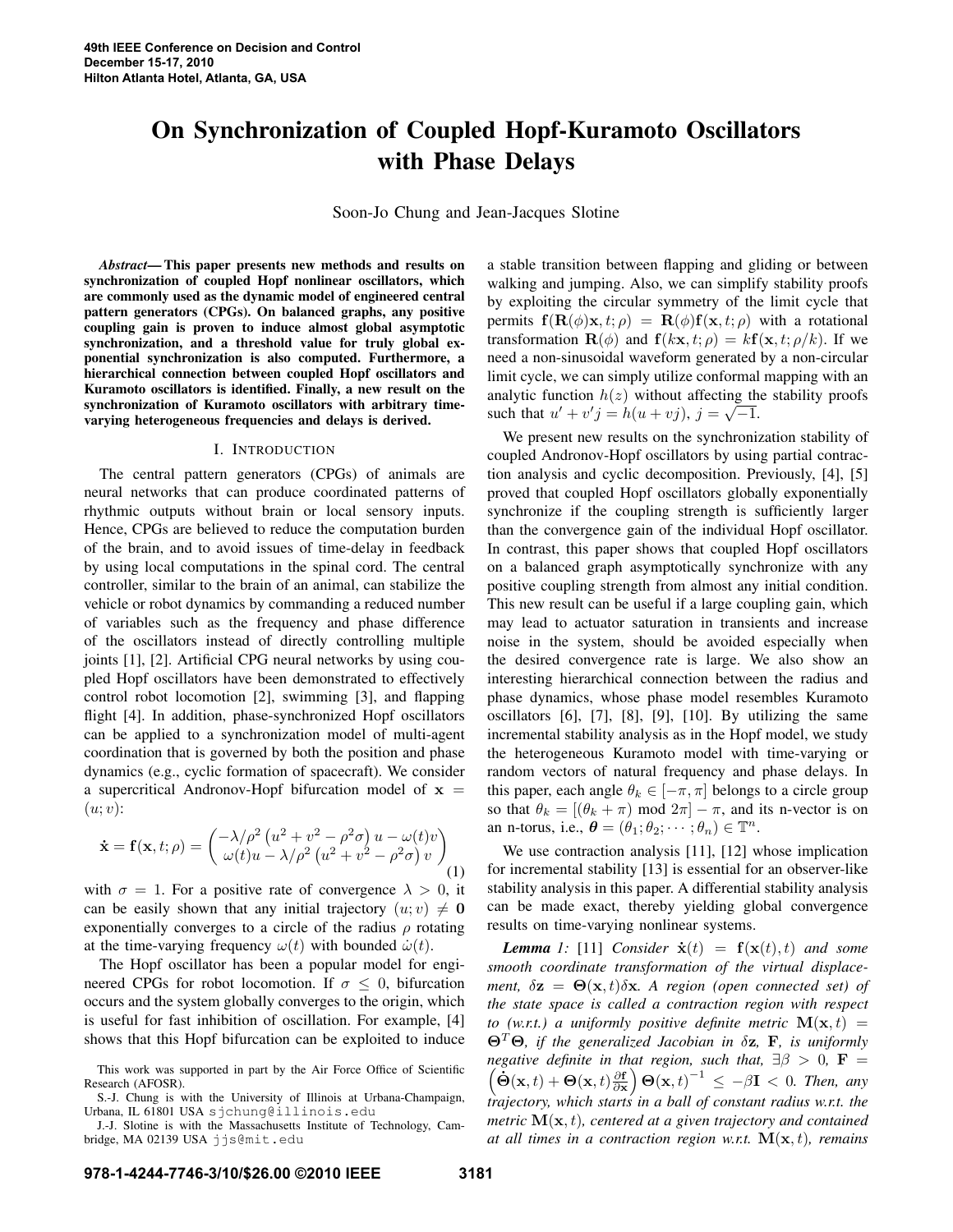*in that ball and converges exponentially to this trajectory*  $(i.e., \delta x \rightarrow 0)$ . If the whole state space is a contraction *region w.r.t.*  $\mathbf{M}(\mathbf{x},t)$ *, the exponential convergence result is global. The convergence rate*  $\beta$  *is the largest eigenvalue of the symmetric part of* F.

The use of a differential coordinate change  $\delta z = \Theta \delta x$  generalizes Krasovskii's theorem [14]. If F is negative semidefinite, the convergence is asymptotic (semi-contracting).

*Example 1:* Consider  $\dot{\theta} = -\mathbf{K}(t) \sin(\theta)$  on  $\theta \in \mathbb{T}^n$ , where  $K(t)$  is a diagonal matrix. Following [11], consider  $\Theta$  = diag  $\left(\frac{1}{2}\sec^2(\theta/2)\right)$  on  $\theta \in (-\pi, \pi)^n$ . Then, we can compute the generalized Jacobian  $\mathbf{F} = \dot{\mathbf{\Theta}} \mathbf{\Theta}^{-1}$  –  $\Theta$ Kdiag(cos  $\theta$ ) $\Theta^{-1} = -K$ . Hence, for  $K(t) > 0$ ,  $\theta$  tends exponentially to zero on  $\theta \in (-\pi, \pi)^n$  by Lemma 1.

Often times, finding a suitable nonlinear function  $\Theta(\mathbf{x}, t)$ can be as difficult as finding a Lyapunov function candidate. We use the partial contraction lemma [12] to prove the synchronization of coupled Hopf oscillators.

*Lemma 2:* [12] *Consider a nonlinear system of the form*  $\dot{\mathbf{x}} = \mathbf{f}(\mathbf{x}, \mathbf{x}, t)$ *. Assume that so-called the virtual system,*  $\dot{\mathbf{y}} =$  $f(y, x, t)$ *, is contracting with respect to* y. If a particular *solution of the virtual* y*-system verifies a smooth specific property (e.g., a particular trajectory), then all trajectories of the original* x*-system verify this property exponentially. The original system is said to be partially contracting.*

*Example* 2: Example 1 can be proven by Lemma 2. We rewrite the system using a *sinc* function [7] as  $\dot{\theta} = -\mathbf{K}(t) \text{diag}(\text{sinc}(\theta))\theta$  where diag(sinc( $\theta$ )) =  $diag(\sin(\theta_1)/\theta_1, \cdots, \sin(\theta_n)/\theta_n)$ . We construct an observer-like system such that  $\dot{\mathbf{y}} = -\mathbf{K}(t) \text{diag}(\text{sinc}(\boldsymbol{\theta}))\mathbf{y}$ , which has two particular solutions  $y = \theta$  and  $y = 0$ . The virtual displacement  $\delta y$  has a time-varying contraction rate  $\mathbf{F} = -\mathbf{K}(t) \text{diag}(\text{sinc}(\boldsymbol{\theta}(t))),$  which is now independent of y. Notice diag(sinc( $\theta$ )) > 0 on  $\theta \in (-\pi, \pi)^n$ , Hence, if  $K(t) > 0$ , we can conclude that two solutions of y tend exponentially fast to each other, resulting in  $\theta \rightarrow 0$ . The present example shows that a stability analysis via partial contraction can be made much simpler than the original contraction analysis.

#### II. PROBLEM STATEMENT

We consider the problem of proving global phase synchronization of coupled Hopf oscillators with arbitrary phase delays and possibly different amplitudes of oscillation. The  $i$ -th dynamics of Hopf oscillators with diffusive couplings and phase delays on a digraph with various radii  $\rho_i \neq \rho_j$  $(i = 1, \dots, n)$  can be written as

$$
\dot{\mathbf{x}}_i = \mathbf{f}(\mathbf{x}_i, t; \rho_i) - k \sum_{j \in \mathcal{N}_i} \left( \mathbf{x}_i - \frac{\rho_i}{\rho_j} \mathbf{R}(\phi_{ij}) \mathbf{x}_j \right) \tag{2}
$$

where the Hopf oscillator function  $f(\mathbf{x}_i, \rho_i)$  is defined in (1) and  $\mathcal{N}_i$  denotes the set of adjacent neighbors for the  $i$ -th member. Also,  $k$  denotes a scalar coupling strength. The matrix **R** denotes a  $\mathcal{SO}(2)$  rotational matrix  $\mathbf{R}(\phi_{ij}) =$  $[\cos \phi_{ij}, -\sin \phi_{ij}; \sin \phi_{ij}, \cos \phi_{ij}]$  with a constant phase difference  $\phi_{ij}$  such that one cycle has  $\sum \phi_{ij} = 2\pi$ , and  $\phi_{ik} = \phi_{ij} + \phi_{jk}$ . Note that  $x_i$  can be interpreted a biased vector such that  $x_i - a_i$  to shift the center of the limit cycle to  $a_i$ .

By rewriting (2) in polar coordinates with  $u_i = r_i \cos \theta_i$ and  $v_i = r_i \sin \theta_i$  with a nonzero initial condition  $r_i > 0$ and  $\theta_i \in \mathbb{T}$  such that  $\theta_i$  is defined only on  $[-\pi, \pi]$ , modulo  $2\pi$ , we can obtain

$$
\frac{d}{dt}\begin{pmatrix}r_i\\ \theta_i\end{pmatrix} = \begin{pmatrix}-\lambda r_i (r_i^2/\rho_i^2 - 1)\\ \omega(t)\\ \omega(t)\end{pmatrix}
$$
\n
$$
-k \sum_{j \in \mathcal{N}_i} \left[ \begin{pmatrix}r_i\\ 0\end{pmatrix} + \frac{\rho_i r_j}{\rho_j r_i} \begin{pmatrix}-r_i \cos(\theta_i - \theta_j - \phi_{ij})\\ \sin(\theta_i - \theta_j - \phi_{ij})\end{pmatrix} \right]
$$
\n(3)

*Definition 1: Phase synchronization*. The synchronization of (2) is defined as  $\frac{\mathbf{x}_1}{\rho_1} = \frac{\mathbf{R}(\phi_{12})\mathbf{x}_2}{\rho_2}$  $\frac{\mathbf{B}_{12}\mathbf{X}_2}{\rho_2}=\cdots=\frac{\mathbf{R}(\phi_{1n})\mathbf{x}_n}{\rho_n}$  $\frac{\rho_{1n} \mathbf{x}_n}{\rho_n}$  where  $\phi_{1j}$  is the phase difference between the 1st and the *j*-th oscillator. In other words, each oscillator is attracted to a circular limit cycle with a radius  $\rho_j$  while maintaining a prescribed phase difference with neighboring oscillators.

We first present results of the following simpler system without radii differences and phase delays, which are then generalized to (2) in Sect. III. By using  $\{x\} = (x_1; \dots; x_n)$ ,

$$
\{\dot{\mathbf{x}}\} = \{\mathbf{f}(\mathbf{x}, t; \rho)\} - k \mathbf{L}_G \otimes \mathbf{I}_2 \{\mathbf{x}\}\
$$
 (4)

where  $\{f(\mathbf{x}, t; \rho)\} = (f(\mathbf{x}_1, t; \rho); \cdots; f(\mathbf{x}_n, t; \rho)), \otimes$  denotes the Kronecker product operation, and  $\mathbf{L}_G \in \mathbb{R}^{n \times n}$  is the graph Laplacian defined from  $\mathcal{N}_i$  in (2).

By setting  $\rho_i = \rho_j = \rho$  and  $\phi_{ij} = 0$ ,  $\forall i, j$ , (3) reduces to

$$
\begin{pmatrix} \dot{r}_i \\ \dot{\theta}_i \end{pmatrix} = \begin{pmatrix} -\lambda r_i (r_i^2/\rho^2 - 1) \\ \omega(t) \end{pmatrix} - k \sum_{j \in \mathcal{N}_i} \begin{pmatrix} r_i - r_j \cos(\theta_i - \theta_j) \\ r_j / r_i \sin(\theta_i - \theta_j) \end{pmatrix}
$$
\n(5)

Let us rewrite (5) by using  $\mathbf{r} = (r_1; r_2; \dots; r_n), r_i > 0$ ,  $j = 1, \dots, n$ , and  $\boldsymbol{\theta} = (\theta_1; \theta_2; \dots; \theta_n)$ :

$$
\dot{\mathbf{r}} = -\frac{\lambda}{\rho^2} \mathbf{D}(\mathbf{r}, \rho)(\mathbf{r} - \rho \mathbf{1}) - k \mathbf{L}_r(\boldsymbol{\theta}) \mathbf{r}
$$
 (6)

$$
\dot{\boldsymbol{\theta}} = \omega(t)\mathbf{1} - k\mathbf{L}_{\theta}(\mathbf{r})\sin(\mathbf{B}^T\boldsymbol{\theta})
$$
\n(7)

where  $\mathbf{D}(\mathbf{r}, \rho) = \text{diag}(r_1(r_1 + \rho), \cdots, r_n(r_n + \rho)),$  (**r** −  $\rho(1) = (r_1 - \rho; \cdots; r_n - \rho)$ , and  $1 = (1; 1; \cdots; 1)$ . Note that  $\mathbf{D}(\mathbf{r}, \rho) > 0$  for  $\forall \mathbf{r} > 0$ . For *n* oscillators with *m* directed edges, the matrix  $\mathbf{B} \in \mathbb{R}^{n \times m}$  is the incidence matrix with  $B_{ij} = 1$  for the j-th edge entering the *i*-th vertex and  $B_{ij} = -1$  for the outgoing edge.

The nonlinear time-varying matrices  $\mathbf{L}_r(\theta) \in \mathbb{R}^{n \times n}$  and  $\mathbf{L}_{\theta}(\mathbf{r}) \in \mathbb{R}^{n \times m}$  are straightforwardly defined from (5):

$$
\mathbf{L}_{r}(\boldsymbol{\theta})_{i,j} = \begin{cases}\n\text{in-degree of } i\text{-th vertex} & \text{if } i=j, \\
-\cos(\theta_{i}-\theta_{j}), & \text{if } i\neq j, j\to i \\
0 & \text{otherwise}\n\end{cases} \tag{8}
$$
\n
$$
\mathbf{L}_{\theta}(\mathbf{r})_{i,k} = \begin{cases}\n r_{j}/r_{i} & \text{if } k\text{-th directed edge in } \mathbf{B} \text{ is } j \to i \\
0 & \text{otherwise}\n\end{cases}
$$

where  $j \rightarrow i$  denotes a directed edge from the vertex  $j$  to  $i$ .

*Remark 1:* On a balanced digraph, the  $\mathbf{L}_r(\theta) + \mathbf{L}_r^T(\theta)$  is uniformly positive semi-definite regardless of  $\theta$ . If  $\mathbf{B}^T \theta =$ 0 (i.e., synchronization of  $\theta$ ),  $\mathbf{L}_r(\theta)$  reduces to the graph Laplacian  $L_G$  from (4). On the other hand, if  $B^T r = 0$ , (i.e.,  $r_1 = r_2 = \cdots = r_n$ ),  $\mathbf{L}_{\theta}(\mathbf{r})$  reduces to a constant matrix  $\mathbf{L}_{\theta}(\mathbf{1})$  that satisfies  $\mathbf{L}_{G} = \mathbf{L}_{\theta}(\mathbf{1})\mathbf{B}^{T}$  on an arbitrary directed graph.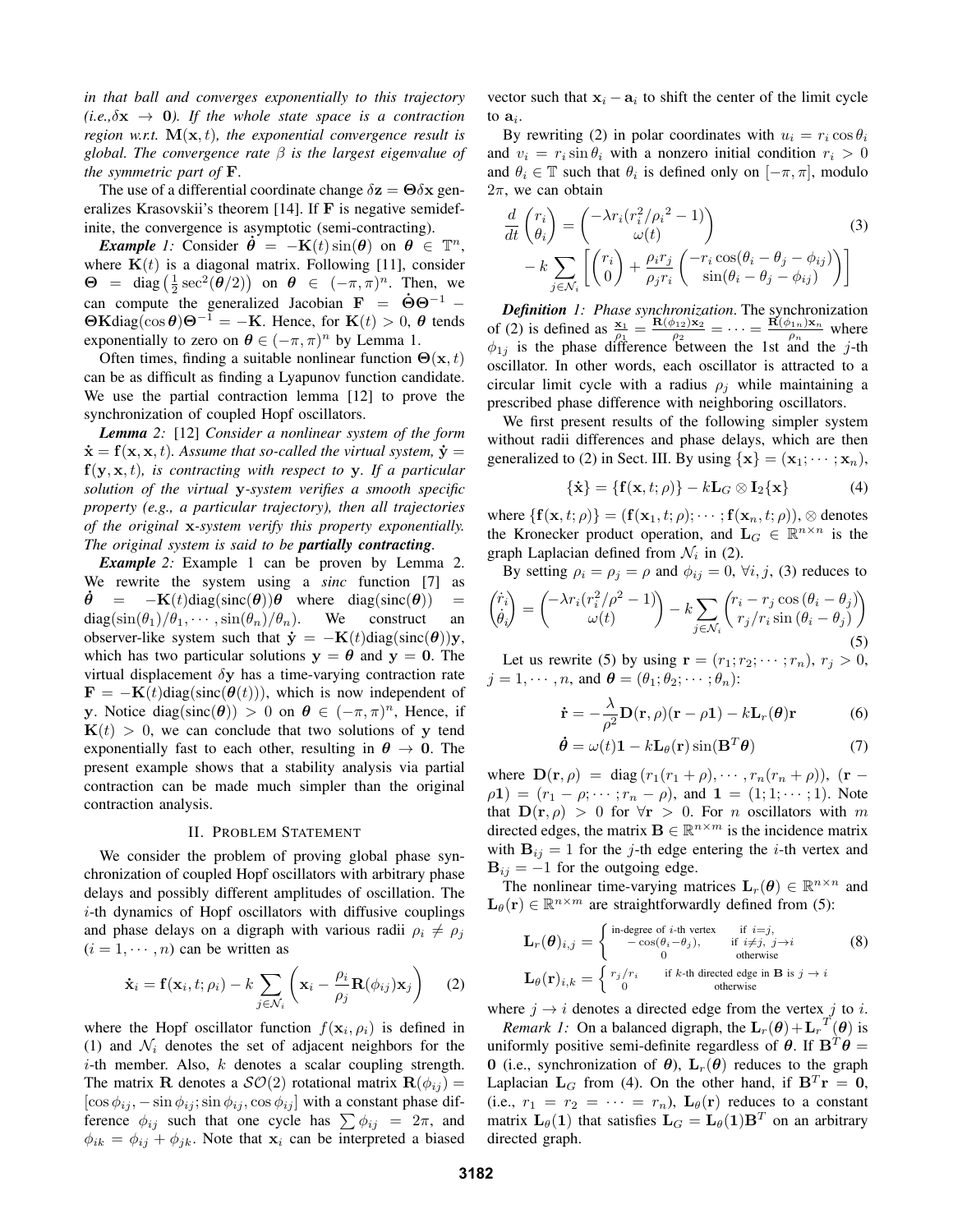In such a case, the dynamics of  $\theta$  in (7) reduces to a generalized Kuramoto model [6], [7], [8] on an *arbitrary digraph* with a uniform *time-varying* frequency  $\omega(t)$ :

$$
\dot{\boldsymbol{\theta}} = \omega(t)\mathbf{1} - k\mathbf{L}_{\theta}(\mathbf{1})\sin(\mathbf{B}^T\boldsymbol{\theta})
$$
 (9)

where  $\mathbf{L}_{\theta}$ 's  $(i, j)$  element is 1 if the j-th directed edge enters the  $i$ -th vertex, and 0 otherwise.

In essence, the stability proof of coupled Hopf oscillators is more involved than that of the Kuramoto model in (9) due to the nonlinear coupling gains of  $\mathbf{L}_r(\theta)$  and  $\mathbf{L}_\theta(\mathbf{r})$ .

*Remark 2:* For a directed ring (cycle) graph, we can verify

$$
\mathbf{L}_{r}(\theta) = \begin{bmatrix} 1 & -\cos(\theta_{1} - \theta_{2}) & 0 & \cdots & 0 \\ 0 & 1 & -\cos(\theta_{2} - \theta_{3}) & \cdots & 0 \\ \vdots & \vdots & \vdots & \ddots & \vdots \\ -\cos(\theta_{n} - \theta_{1}) & 0 & \cdots & 0 & 1 \end{bmatrix}
$$
(10)  

$$
\mathbf{B}^{T} = \begin{bmatrix} 1 & -1 & 0 & \cdots & 0 \\ 0 & 1 & -1 & \cdots & 0 \\ \vdots & \vdots & \vdots & \ddots & \vdots \\ -1 & 0 & \cdots & 0 & 1 \end{bmatrix}, \mathbf{L}_{\theta}(\mathbf{r}) = \begin{bmatrix} r_{2}/r_{1} & 0 & 0 & \cdots & 0 \\ 0 & r_{3}/r_{2} & 0 & \cdots & 0 \\ \vdots & \vdots & \vdots & \ddots & \vdots \\ 0 & 0 & \cdots & 0 & r_{1}/r_{n} \end{bmatrix}
$$

where **B** and  $\mathbf{L}_{\theta}(\mathbf{r})$  are  $n \times n$  square matrices for a directed cycle, in particular,  $L_G = B^T$ . Among many possible choices, we choose the  $\bf{B}$  matrix in (10) such that the corresponding  $\mathbf{L}_{\theta}(\mathbf{r})$  is a diagonal matrix. We exploit these properties to simplify our stability proofs.

*Example 3:* The exponential synchronization of two oscillators ( $n = 2$ ) sheds light on the hierarchical coupling of the radius and phase dynamics. For a bidirectional coupling, (7) can be written as  $\dot{\theta}_1 - \dot{\theta}_2 = -k(r_2/r_1 + r_1/r_2) \sin(\theta_1 - \theta_2)$  $\theta_2$ ). By the result of Example 1,  $\theta_1 - \theta_2$  exponentially tends to zero from any  $\theta_1(0) - \theta_2(0) \neq \pm \pi$  and  $\mathbf{r} > 0$ . If  $\theta_1 = \theta_2$ , we can construct the following virtual y system from (6)

$$
\dot{\mathbf{y}} = -\frac{\lambda}{\rho^2} \mathbf{D}(\mathbf{r}, \rho)(\mathbf{y} - \rho \mathbf{1}) - k \begin{bmatrix} 1 & -1 \\ -1 & 1 \end{bmatrix} \mathbf{y}
$$
 (11)

which has two particular solutions  $y = r$  and  $y = (\rho; \rho)$ . Since y is contracting  $(\delta y \to 0)$  with  $D(r, \rho) > 0$  and  $k > 0$ , we conclude  $r_1 \rightarrow \rho$  and  $r_2 \rightarrow \rho$ . If there is only a directed coupling, the proof straightforwardly follows with  $\mathbf{L}_r(\boldsymbol{\theta}) + \mathbf{L}_r^T(\boldsymbol{\theta}).$ 

We summarize the prior results in [3], [4], [5] that showed a contraction property when the coupling is stronger than the convergence rate of the uncoupled Hopf oscillator.

*Theorem 1: The Hopf oscillators on a balanced digraph given in (2) globally exponentially synchronize with the*  $\hat{p}$  prescribed phase difference  $\phi_{ij}$  if  $\hat{k \lambda }_1 \left( ({\bf L}_G + {\bf L}_G^T)/2 \right) > \lambda$ *where the Laplacian matrix*  $L_G$  *is obtained by setting zero phase differences*  $\phi_{ij} = 0$  *and the same desired radius*  $\rho_i = \rho_j$ , as in (4). Also,  $\hat{\lambda}_1(\cdot)$  is the minimum nonzero *eigenvalue of*  $\langle \cdot \rangle$  *while*  $\lambda$  *is a positive convergence rate of the Hopf oscillator.*

*Proof:* See [4] for the proof based on [5]. In essence, (2) can be written as  $\{\dot{z}\} = \{f(z, t; \rho_1)\} - kL_G \otimes I_2\{z\}$  with  $\{z\} = T(\phi, \rho)\{x\}$  by using the circular symmetric property of the Hopf oscillator discussed in Sect. I.

*Remark 3:* It should be noted that Theorem 1 indeed indicates a truly *global* convergence result, implying synchronization even from  $\theta_i(0) - \theta_i(0) = \pm \pi$ , where the coupled oscillators experience a death of oscillation. Nonetheless, they synchronize to a single non-oscillatory trajectory.

*Remark 4:* We will show that Theorem 1 is too conservative for global synchronization. For example, two coupled Hopf oscillators would require  $k > \lambda/2$  from Theorem 1. In contrast, we showed above that  $k > 0$  is the sufficient and necessary condition of almost global synchronization except on  $\theta_i(0) - \theta_i(0) = \pm \pi$  and  $\mathbf{r}(0) \neq \alpha \mathbf{1}$ ,  $\exists \alpha$ , without the need for computing  $\hat{\lambda}_1 \left( (\mathbf{L}_G + \mathbf{L}_G^T)/2 \right)$ . We will derive such a result for a network of an arbitrary size in Sect. III.

# III. MAIN RESULTS: ALMOST GLOBAL STABILITY ANALYSIS

We prove that both r and  $\theta$  almost globally asymptotically synchronize for any  $k > 0$  on a balanced digraph. The novelty of the proofs here is that we exploit the diagonal matrix  $\mathbf{L}_{\theta}(\mathbf{r})$  of each cyclic sub-graph by decomposing a balanced graph into multiple directed cycles.

*Theorem* 2: Despite the nonlinearly coupled  $r_i$  and  $\theta_i$ *in*  $\mathbf{L}_r(\boldsymbol{\theta})$  *and*  $\mathbf{L}_{\boldsymbol{\theta}}(\mathbf{r})$ *, the dynamics of* **r** *in* (6) *is partially contracting on a balanced digraph, regardless of*  $\theta$  *for*  $k > 0$ ,  $\forall t$ *. Furthermore, if*  $B\theta$  *becomes a constant vector,* r *becomes a constant vector exponentially.*

*Proof:* We construct the virtual y-system that has  $y = r$ as one particular solution from (6)

$$
\dot{\mathbf{y}} = \left(-\frac{\lambda}{\rho^2} \mathbf{D}(\mathbf{r}, \rho) - k \mathbf{L}_r(\boldsymbol{\theta})\right) (\mathbf{y} - \rho \mathbf{1}) - k \rho \mathbf{L}_r(\boldsymbol{\theta}) \mathbf{1} \quad (12)
$$

where  $\mathbf{D}(\mathbf{r}, \rho) = \text{diag}(r_1(r_1 + \rho), \cdots, r_n(r_n + \rho)) > 0.$ 

The virtual system of y is contracting regardless of any  $\theta(t)$  and  $\mathbf{r}(t)$  since " $-\lambda/\rho^2\mathbf{D}(\mathbf{r},\rho) - k(\mathbf{L}_r(\theta)+\mathbf{L}_r(\theta)^T)/2$ " is uniformly negative on a balanced graph. From Lemmas 1 and 2,  $y = r$  is contracting. In contrast with the uncoupled case, Theorem 2 indicates that  $y = \rho \mathbf{1}$  is *not* a particular solution of (12) unless  $\theta$  perfectly synchronizes such that  ${\bf B}^T \theta = 0$ , thus  ${\bf L}_r(\theta) {\bf 1} = 0$ . Hence, if  ${\bf L}_r(\theta)$  becomes a constant matrix by a constant  $B^T\theta$  or  $B\theta$ , then r also converges to a constant vector exponentially fast.

We now focus on proving the synchronization of the phase  $\theta$ , independently of r, thereby establishing an interesting *hierarchical* connection between the dynamics of r and  $\theta$ . We state the main result of directed cycles first before generalizing to balanced digraphs.

*Theorem 3: If the phase*  $\theta$  *on a directed cyclic graph, given by (7), is initially on*  $\mathbf{B}^T \boldsymbol{\theta}(0) \in (-\pi, \pi)^m$  and  $\mathbf{r}(0) \neq 0$  $\alpha$ **1**,  $\exists \alpha$ *, it remains on*  $\mathbf{B}^T \boldsymbol{\theta} \in (-\pi, \pi)^m$  for all future time *and asymptotically synchronizes (i.e.,*  $\mathbf{B}^T \boldsymbol{\theta} \to \mathbf{0}$ ) for any  $k > 0$ .

*Proof:* On a directed cycle,  $L_{\theta}(\mathbf{r})$  is a diagonal matrix and **B** are  $n \times n$  square matrices as defined in (10) due to  $n = m$ . Let us first prove that  $\mathbf{B}^T \boldsymbol{\theta}$  tends to a constant vector regardless of  $r(t)$ . By multiplying (7) by B, we obtain the following gradient-like system

$$
\mathbf{B}\dot{\theta} = -k\mathbf{B}\mathbf{L}_{\theta}(\mathbf{r}(t))\sin(\mathbf{B}^T\theta) = -k\nabla V(\theta)
$$
 (13)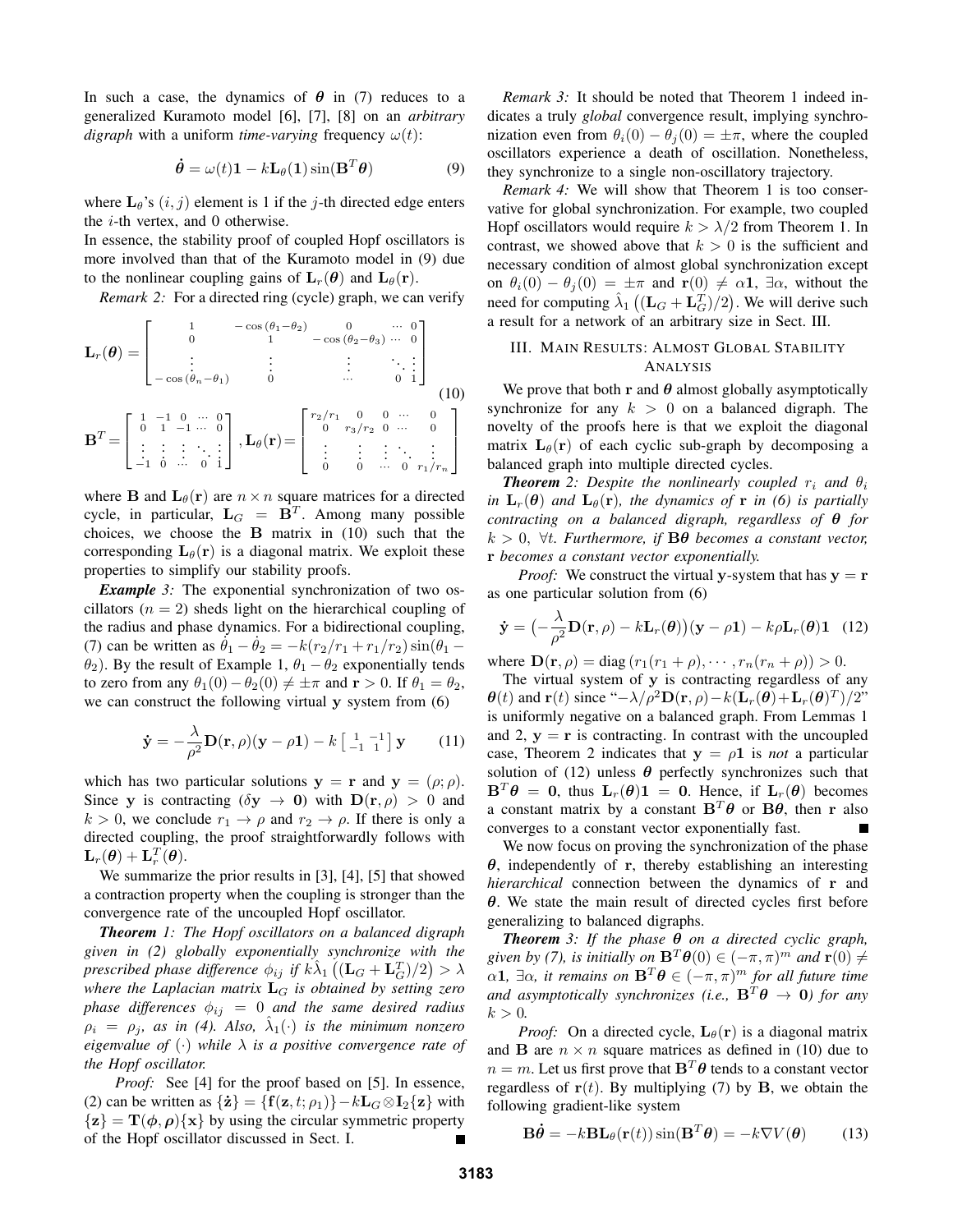where  $V(\theta) = 2 \sin(\mathbf{B}^T \theta/2)^T \mathbf{L}_{\theta}(\mathbf{r}) \sin(\mathbf{B}^T \theta/2)$  and we exploited the fact  $L_{\theta}(\mathbf{r})$  is a diagonal matrix in computing  $\nabla V(\boldsymbol{\theta}) = (\partial V/\theta_1, \cdots, \partial V/\theta_n)^T = \mathbf{BL}_{\theta}(\mathbf{r}) \sin(\mathbf{B}^T \boldsymbol{\theta}).$ 

We take  $V(\theta)$  as a Lyapunov function and compute its time-derivative  $V(\theta)$ :

$$
\dot{V} = \nabla V(\boldsymbol{\theta})^T \dot{\boldsymbol{\theta}} = -\frac{\dot{\boldsymbol{\theta}}^T \mathbf{B}^T \dot{\boldsymbol{\theta}}}{k} = -\sum_{i \neq j} \frac{(\dot{\theta}_i - \dot{\theta}_j)^2}{2k} \leq 0 \tag{14}
$$

We can show that  $\theta$  tends to one of the equilibria that satisfy  $\dot{V}(\theta) = 0$ . Since  $\ddot{\theta}$  is bounded from (7),  $\ddot{V}(\theta)$ is bounded. Also,  $\mathbf{B}\dot{\theta} = \mathbf{0}$  is equivalent to  $\mathbf{B}^T\dot{\theta} = \mathbf{0}$ . By Barbalat's lemma [14],  $\dot{V} \rightarrow 0$  thus  $B\dot{\theta} \rightarrow 0$  from (14). Hence,  $V(\theta)$  is non-increasing and  $\mathbf{B}^T \theta$  remains on  $(-\pi, \pi)^m$  with  $n = m$  for a directed cycle.

From Theorem 2, a constant  $B\theta$  leads exponentially to a constant **r** such that  $\dot{\mathbf{r}} \to \mathbf{0}$  and  $\frac{d}{dt} \mathbf{L}_{\theta}(\mathbf{r}) \to \mathbf{0}$ . Hence, for simplicity, we now assume r is a constant vector instead of carrying  $\frac{d}{dt}L_{\theta}(\mathbf{r}) \rightarrow \mathbf{0}$  terms. Then, how can we prove that  $B\theta$  converges to 0, not some arbitrary constant? The key idea is to use  $\sin(\mathbf{B}^T \theta/2)$  instead of  $\mathbf{B}^T \theta$  or  $\sin(\mathbf{B}^T \theta)$ . We can compute

$$
\frac{d}{dt}\mathbf{L}_{\theta}(\mathbf{r})\sin\frac{\mathbf{B}^T\boldsymbol{\theta}}{2} = \mathbf{L}_{\theta}(\mathbf{r})\mathbf{C}_1(t)\frac{\mathbf{B}^T\dot{\boldsymbol{\theta}}}{2}
$$
\n
$$
= -k\mathbf{L}_{\theta}(\mathbf{r})\mathbf{C}_1(t)\mathbf{B}^T\mathbf{C}_1(t)\mathbf{L}_{\theta}(\mathbf{r})\sin\frac{\mathbf{B}^T\boldsymbol{\theta}}{2}
$$
\n(15)

where  $C_1(t) = \text{diag}(\cos(\mathbf{B}^T \boldsymbol{\theta}/2))$ . We used the commutative property of diagonal matrices  $\mathbf{L}_{\theta}(\mathbf{r})$  and  $\mathbf{C}_1(t)$ . Note that  $C_1(t)$  is invertible since  $B^T\theta$  remains on  $(-\pi, \pi)^n$ .

We construct the virtual y system from  $(15)$ 

$$
\dot{\mathbf{y}} = -k \mathbf{L}_{\theta}(\mathbf{r}) \mathbf{C}_1(t) \mathbf{B}^T \mathbf{C}_1(t) \mathbf{y}
$$
 (16)

that has two particular solutions:  $y = L_{\theta}(r) \sin(B^T \theta/2)$  and y = 0. The initial condition r(0)  $\neq \alpha$ 1, ∃ $\alpha$  ensures that each element of r stays different from (12) and hence avoiding a local equilibrium with  $\sin(\mathbf{B}^T \theta) = \gamma \mathbf{1}$ ,  $\exists \gamma$ .

Since  $\mathbf{L}_{\theta}(\mathbf{r}) > 0$ , the virtual length  $V(\delta \mathbf{y}) =$  $\delta \mathbf{y}^T \mathbf{L}_{\theta}(\mathbf{r})^{-1} \delta \mathbf{y}$  has its time-derivative as

$$
\dot{V}(\delta \mathbf{y}) = -k \delta \mathbf{y}^T \mathbf{C}_1(t) \left( \mathbf{B}^T + \mathbf{B} \right) \mathbf{C}_1(t) \delta \mathbf{y} \le 0 \quad (17)
$$

Note that a cyclic digraph yields a positive semidefinite  $B<sup>T</sup> + B$  matrix with a single zero eigenvalue and its eigenvector 1. Hence, the matrix  $C_1(t)$   $(B^T + B)$   $C_1(t)$  is also uniformly positive semi-definite for any  $C_1(t)$  with a single zero eigenvalue (recall Sylvester's law of inertia [15]). Consequently, by Barbalat's lemma, we conclude that  $V(\delta y) \rightarrow$ 0 asymptotically (semi-contracting) and  $V(\delta y)$  tends to a lower limit.

However, how can we prove  $\delta y \rightarrow 0$  where classical LaSalle's invariance theorem cannot be applied due to the non-autonomous system in (16)? In the present paper, we apply a higher-order Taylor expansion [12] to exploit the fact that  $V(\delta y)$  is tending to a lower limit from (17). We first decompose the eigenvectors  $[1/\sqrt{n}, S]$  of  $B + B<sup>T</sup>$  such that  ${\bf S}^T{\bf 1}={\bf 0},\,{\bf S}{\bf S}^T+{\bf 1}{\bf 1}^T/n={\bf I}_n,$  and  ${\bf S}^T({\bf B}+{\bf B}^T){\bf S}={\bf \Lambda}$ 

where  $\Lambda$  is a diagonal matrix of  $(n-1)$  positive eigenvalues of  $\mathbf{B} + \mathbf{B}^T$ .

**Let us define**  $\delta y_1 = \mathbf{1}^T / \sqrt{n} \mathbf{C}_1(t) \delta y \in \mathbb{R}^1$  and  $\delta y_2 =$  $\mathbf{S}^T \mathbf{C}_1(t) \delta \mathbf{y} \in \mathbb{R}^{n-1}$ . We can verify the following.

If 
$$
\delta \mathbf{y}_2 \neq \mathbf{0}
$$
,  $V(\delta \mathbf{y}(t + dt)) - V(\delta \mathbf{y}(t))$   
=  $-k \delta \mathbf{y}^T \mathbf{C}_1(t) (\mathbf{B}^T + \mathbf{B}) \mathbf{C}_1(t) \delta \mathbf{y}(dt) + \mathcal{O}(dt^2)$  (18)  
=  $-k \delta \mathbf{y}_2^T \mathbf{\Lambda} \delta \mathbf{y}_2(dt) + \mathcal{O}(dt^2)$ 

while if  $\delta y_2 = 0$ ,

$$
V(\delta \mathbf{y}(t+dt)) - V(\delta \mathbf{y}(t))
$$
\n
$$
= -2k \delta \mathbf{y}^T \dot{\mathbf{C}}_1(t) (\mathbf{B}^T + \mathbf{B}) \dot{\mathbf{C}}_1(t) \delta \mathbf{y}(dt)^3/(3!) + \mathcal{O}(dt^4)
$$
\n
$$
= -\delta \mathbf{y}_1^T \mathbf{1}^T \mathbf{C}_1^{-1} \dot{\mathbf{C}}_1 (\mathbf{B}^T + \mathbf{B}) \dot{\mathbf{C}}_1 \mathbf{C}_1^{-1} \mathbf{1} \delta \mathbf{y}_1 \frac{2k(dt)^3}{3!n} + \mathcal{O}(dt^4)
$$
\n
$$
= -\delta \mathbf{y}_1^T (\mathbf{1}^T \mathbf{C}_1^{-1} \dot{\mathbf{C}}_1 \mathbf{S}) \Lambda (\mathbf{S}^T \dot{\mathbf{C}}_1 \mathbf{C}_1^{-1} \mathbf{1}) \delta \mathbf{y}_1 \frac{2k(dt)^3}{3!n} + \mathcal{O}(dt^4)
$$

where we used  $(11^T/n + SS^T)C_1(t)\delta y = 1\delta y_1/\sqrt{n}$  + So  $y_2 = C_1(t) \delta y$ . If  $\delta y_2 = 0$ ,  $\delta y = C_1^{-1}(t) \frac{1}{\sqrt{n}} \delta y_1$ .

Note that  $\mathbf{z}^T \mathbf{\Lambda} \mathbf{z} > 0$  for  $\forall \mathbf{z} \neq \mathbf{0} \in \mathbb{R}^{n-1}$  and  $\mathbf{z} =$  $S^T \dot{C}_1 C_1^{-1} 1 \neq 0$  unless all the diagonal entries of  $\dot{C}_1$  are zero. Since  $\dot{\mathbf{C}}_1 = \mathbf{0}$  only at  $\delta \mathbf{y} = \mathbf{0}$  (i.e.,  $\mathbf{B}^T \boldsymbol{\theta} = \mathbf{0}$ ), we can assume  $(\mathbf{1}^T\mathbf{C}_1^{-1}\dot{\mathbf{C}}_1\mathbf{S})\mathbf{\Lambda}(\mathbf{S}^T\dot{\mathbf{C}}_1\mathbf{C}_1^{-1}\mathbf{1}) > 0.$ 

From (18) and (19), we can conclude that both  $\delta y_1$  and  $\delta y_2$  should tend to zero, in order for  $V(\delta y)$  to tend to a lower limit. This in turn implies  $\delta y \rightarrow 0$ . From two particular solutions of (16), we can conclude that  $\mathbf{L}_{\theta}(\mathbf{r}) \sin(\mathbf{B}^T \theta/2)$ tends to zero asymptotically and almost globally on  $\mathbf{B}^T\boldsymbol{\theta} \in$  $(-\pi, \pi)^m$ . This implies  $(\theta_i - \theta_j)/2 \to p\pi$  with  $p = 0, \pm 1$ while  $(\theta_i - \theta_j)$  is only defined on  $[-\pi, \pi]$  (recall modulo  $2\pi$ ). Hence, we conclude that  $\theta_i \rightarrow \theta_j$ . This completes the proof of the almost global phase  $(\theta)$  synchronization without the synchronization of  $r(t)$ . Note that we proved the convergence of  $\mathbf{B}^T \theta/2$  not  $\mathbf{B}^T \theta$  so that we eliminated convergence to  $\pm \pi$ .

We can extend Theorem 3 to bidirectional rings (Corollary 1) and balanced digraphs (Corollary 2) by decomposing each balanced digraph into multiple directed cycles as shown in Fig. 1.

*Corollary 1:* The phase vector  $\theta$  on a *bidirectional ring* in (7), whose initial differences  $\theta_i(0) - \theta_i(0)$  are not  $\pm \pi$ , synchronizes (i.e.,  $\mathbf{B}^T \theta \to 0$ ) for any positive coupling gain  $k > 0$ .

*Proof:* For a bidirectional ring, the dynamics of  $\theta$  in (7) can be written as

$$
\dot{\theta} = \omega(t)\mathbf{1} - k\mathbf{L}_{\theta}(\mathbf{r})\sin(\mathbf{B}^T\theta)
$$
\n
$$
= \omega(t)\mathbf{1} - k\mathbf{L}_{\theta 1}(\mathbf{r})\sin(\mathbf{B}_1^T\theta) - k\mathbf{L}_{\theta 2}(\mathbf{r})\sin(\mathbf{B}_1\theta)
$$
\n(20)

where  $\mathbf{B} = \mathbf{B}_1 + \mathbf{B}_1^T$  and  $\mathbf{B}_1$  is the same **B** of a directed cycle defined in (10). Also,  $L_{\theta}(\mathbf{r})$  is no longer diagonal, whereas  $\mathbf{L}_{\theta_1}(\mathbf{r}) = \text{diag}(r_2/r_1, r_3/r_2, \cdots, r_1/r_n)$  is the same diagonal matrix as in the directional cycle case and  $\mathbf{L}_{\theta 2}(\mathbf{r}) = \text{diag}(r_n/r_1, r_1/r_2, \cdots, r_{n-1}/r_n)$ . Notice that we expressed the equation by decomposing into two directed cycles of diagonal matrices  $L_{\theta_1}$  and  $L_{\theta_2}$  in order to use the proofs in Theorem 3 (see Fig. 1). Similar to Theorem 3, we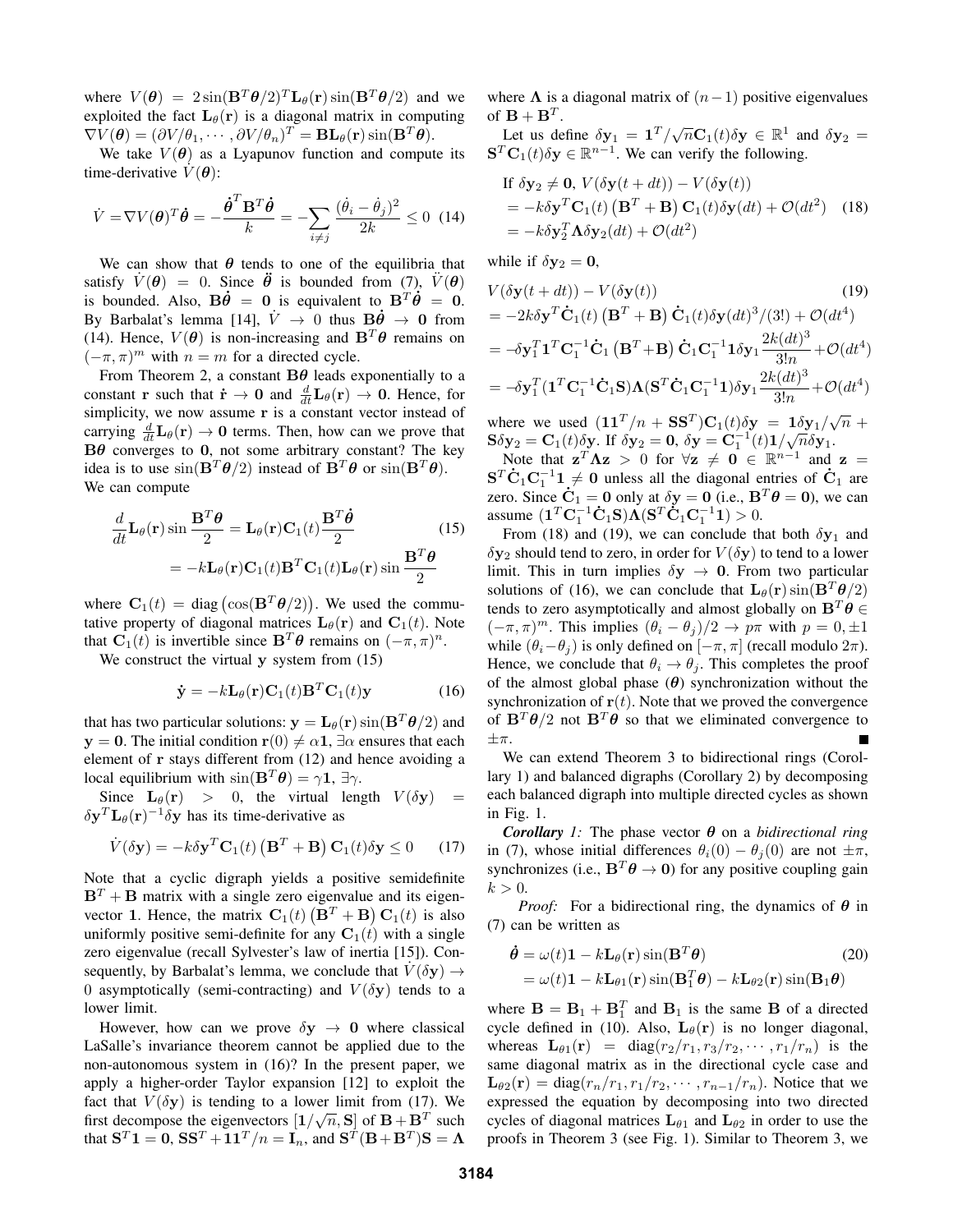

Fig. 1. Cyclic decomposition: (a,c) bi-directional graphs and (b) balanced digraph with directed edges.

can prove that r tends to a constant vector by taking  $V(\Theta)$ with  $\Theta = (\theta; \theta)$ :

$$
V(\Theta) = 2 \begin{bmatrix} \sin(\mathbf{B}_1^T \boldsymbol{\theta}/2) \\ \sin(\mathbf{B}_1 \boldsymbol{\theta}/2) \end{bmatrix}^T \begin{bmatrix} \mathbf{L}_{\theta 1}(\mathbf{r}) & \mathbf{0} \\ \mathbf{0} & \mathbf{L}_{\theta 2}(\mathbf{r}) \end{bmatrix} \begin{bmatrix} \sin(\mathbf{B}_1^T \boldsymbol{\theta}/2) \\ \sin(\mathbf{B}_1 \boldsymbol{\theta}/2) \end{bmatrix}
$$

We can compute the time-derivative  $\dot{V}(\Theta)$ :

$$
\dot{V} = \nabla V^T \begin{pmatrix} \dot{\theta} \\ \dot{\theta} \end{pmatrix} = -\frac{1}{k} \begin{pmatrix} \dot{\theta} \\ \dot{\theta} \end{pmatrix}^T \begin{bmatrix} \mathbf{B}_1^T & \mathbf{0} \\ \mathbf{0} & \mathbf{B}_1 \end{bmatrix} \begin{pmatrix} \dot{\theta} \\ \dot{\theta} \end{pmatrix} \leq 0 \quad (21)
$$

Hence, we can show  $B_1 \dot{\theta} \rightarrow 0$ , hence  $\dot{r} \rightarrow 0$  by Theorem 2. Similar to (15), we can obtain

$$
\frac{d}{dt}\mathbf{L}_{\theta 1} \sin \frac{\mathbf{B}_1^T \boldsymbol{\theta}}{2} = -k\mathbf{L}_{\theta 1} \mathbf{C}_1 \mathbf{B}_1^T \mathbf{L}_{\theta 1} \mathbf{C}_1 \sin \frac{\mathbf{B}_1^T \boldsymbol{\theta}}{2} \n- k\mathbf{L}_{\theta 1} \mathbf{C}_1 \mathbf{B}_1^T \mathbf{L}_{\theta 2} \mathbf{C}_2 \sin \frac{\mathbf{B}_1 \boldsymbol{\theta}}{2} \tag{22}\n\frac{d}{dt}\mathbf{L}_{\theta 2} \sin \frac{\mathbf{B}_1 \boldsymbol{\theta}}{2} = -k\mathbf{L}_{\theta 2} \mathbf{C}_2 \mathbf{B}_1 \mathbf{L}_{\theta 1} \mathbf{C}_1 \sin \frac{\mathbf{B}_1^T \boldsymbol{\theta}}{2} \n- k\mathbf{L}_{\theta 2} \mathbf{C}_2 \mathbf{B}_1 \mathbf{L}_{\theta 2} \mathbf{C}_2 \sin \frac{\mathbf{B}_1 \boldsymbol{\theta}}{2}
$$

where  $\mathbf{C}_1(t) = \text{diag}(\cos(\mathbf{B}_1^T \boldsymbol{\theta}(t)/2))$  and  $\mathbf{C}_2(t) =$  $diag(\cos(\mathbf{B}_1\boldsymbol{\theta}(t)/2)).$ 

We can construct the following virtual system of  $x$  and  $y$ 

$$
\frac{d}{dt}\begin{pmatrix} \mathbf{x} \\ \mathbf{y} \end{pmatrix} = -k \begin{bmatrix} \mathbf{L}_{\theta 1} \mathbf{C}_1 \mathbf{B}_1^T \mathbf{C}_1 & \mathbf{L}_{\theta 1} \mathbf{C}_1 \mathbf{B}_1^T \mathbf{C}_2 \\ \mathbf{L}_{\theta 2} \mathbf{C}_2 \mathbf{B}_1 \mathbf{C}_1 & \mathbf{L}_{\theta 2} \mathbf{C}_2 \mathbf{B}_1 \mathbf{C}_2 \end{bmatrix} \begin{pmatrix} \mathbf{x} \\ \mathbf{y} \end{pmatrix}
$$
(23)

which has  $(\mathbf{x} = \mathbf{L}_{\theta 1} \sin \frac{\mathbf{B}_{1}^{T} \theta}{2}, \mathbf{y} = \mathbf{L}_{\theta 2} \sin \frac{\mathbf{B}_{1} \theta}{2})$  and  $(\mathbf{x} =$  $0, y = 0$  as particular solutions.

We can compute the rate change of the virtual length using the metric diag( $\mathbf{L}_{\theta 1}^{-1}, \mathbf{L}_{\theta 2}^{-1}$ ) as

$$
\frac{d}{dt} \left( \delta \mathbf{x} \right)^T \begin{bmatrix} \mathbf{L}_{g1}^{-1} & \mathbf{0} \\ \mathbf{0} & \mathbf{L}_{g2}^{-1} \end{bmatrix} \begin{bmatrix} \delta \mathbf{x} \\ \delta \mathbf{y} \end{bmatrix}
$$
\n
$$
= -k \begin{bmatrix} \delta \mathbf{x} \\ \delta \mathbf{y} \end{bmatrix}^T \begin{bmatrix} \mathbf{C}_1 (\mathbf{B}_1 + \mathbf{B}_1^T) \mathbf{C}_1 & \mathbf{C}_1 (\mathbf{B}_1 + \mathbf{B}_1^T) \mathbf{C}_2 \\ \mathbf{C}_2 (\mathbf{B}_1 + \mathbf{B}_1^T) \mathbf{C}_1 & \mathbf{C}_2 (\mathbf{B}_1 + \mathbf{B}_1^T) \mathbf{C}_2 \end{bmatrix} \begin{bmatrix} \delta \mathbf{x} \\ \delta \mathbf{y} \end{bmatrix}^T
$$
\n
$$
= -k \begin{bmatrix} \delta \mathbf{x} \\ \delta \mathbf{y} \end{bmatrix}^T \begin{bmatrix} \mathbf{C}_1(t) & \mathbf{0} \\ \mathbf{0} & \mathbf{C}_2(t) \end{bmatrix} \begin{bmatrix} \mathbf{B}_1 + \mathbf{B}_1^T & \mathbf{B}_1 + \mathbf{B}_1^T \\ \mathbf{B}_1 + \mathbf{B}_1^T & \mathbf{B}_1 + \mathbf{B}_1^T \end{bmatrix} \begin{bmatrix} \mathbf{C}_1(t) & \mathbf{0} \\ \mathbf{0} & \mathbf{C}_2(t) \end{bmatrix} \begin{bmatrix} \delta \mathbf{x} \\ \delta \mathbf{y} \end{bmatrix}^T
$$

Equation (24) is negative semi-definite with  $k > 0$ regardless of the signs of  $C_1(t)$  and  $C_2(t)$ . Hence, the system is semi-contracting. By Barbalat's lemma and the high-order Taylor expansion, similar to Theorem 3,  $\delta x \rightarrow 0$ and  $\delta y \rightarrow 0$ . Hence, all the solutions asymptotically tend to each other. As a result,  $\sin(\mathbf{B}_1^T \boldsymbol{\theta}/2) \to \mathbf{0}$  asymptotically, thus  $\mathbf{B}_1^T \boldsymbol{\theta} \rightarrow 0$ . П

We can now straightforwardly extend this result to a balanced digraph (see Fig. 1).

*Corollary* 2: The phase vector  $\theta$  on a *balanced digraph* given in (7), whose initial differences  $\theta_i(0) - \theta_i(0)$  are not  $\pm \pi$ , synchronizes (i.e.,  $\mathbf{B}^T \theta \to 0$ ) for any positive coupling gain  $k > 0$ .

*Proof:* By contradiction, we can prove that every balanced digraph should contain at least one cycle since each node should have the same in-degrees as its out-degrees. Hence, all balanced digraphs with multiple loops can be decomposed into multiple directed cycles, albeit non-unique. This cyclic decomposition holds even for a bi-directional graph without a loop involving more than two vertices (e.g., bidirectional star or tree graphs) since it also belongs to a balanced digraph. In other words, a bidirectional coupling between two vertices can be regarded a single cycle. Hence, we can write (7) as

$$
\dot{\boldsymbol{\theta}} = \omega(t)\mathbf{1} - k \sum_{j=1}^{\ell} \mathbf{L}_{\theta j}(\mathbf{r}) \sin(\mathbf{B}_{j}^{T} \boldsymbol{\theta})
$$
 (25)

where  $\ell$  is the number of cyclic subgraphs,  $B_i$  is the jth incidence B matrix of a cyclic subgraph of the original balanced digraph, and  $\mathbf{L}_{\theta i}(\mathbf{r})$  is the corresponding *diagonal* matrix. Note that  $B_j$  and  $L_{\theta j}$  have zero row vectors and zero diagonal entries, respectively, where the subgraph does not have vertices. The original incidence matrix B of the balanced graph can be decomposed as  $\mathbf{L}_G = \mathbf{L}_\theta(1)\mathbf{B}^T = \mathbf{L}_G$  $\sum_{j=1}^{\ell} \mathbf{L}_{\theta j}(\mathbf{1}) \mathbf{B}_{j}^{T} = \sum_{j=1}^{\ell} \mathbf{B}_{j}^{T}$ , where  $\mathbf{L}_{G}$  is the graph Laplacian of a balanced digraph. The rest of the proof follows the proof of Corollary 1 by constructing the dynamics of a stacked vector  $\left(\mathbf{L}_{\theta 1} \sin \frac{\mathbf{B}_{1}^{T} \theta}{2}; \cdots; \mathbf{L}_{\theta n} \sin \frac{\mathbf{B}_{n}^{T} \theta}{2}\right)$ . We now combine the results from Theorems  $2<sub>1</sub>$ , 3, and

Corollaries 1, 2.

*Theorem 4: From any initial condition of*  $r_i(0) \neq 0$ ,  $\mathbf{r}(0) \neq \alpha \mathbf{1}$ ,  $\exists \alpha$  *and*  $\theta_i(0) - \theta_i(0) \neq \pm \pi$  *for all i*, *j*, *the coupled Hopf oscillators on a balanced digraph, given in (4) and (5), asymptotically synchronize (* $\theta_i = \theta_j$ *), and converge to the same radius*  $\rho$  *for*  $k > 0$ *.* 

*Proof:* If  $\theta_i = \theta_j$  from Theorem 3, the  $\mathbf{L}_r(\theta)$ matrix of nonlinear elements becomes the constant graph Laplacian matrix such that  $L_r(\theta) = L_q$ . We find that the virtual dynamics of radii in (12) reduced to  $\frac{d}{dt}(\mathbf{y} - \rho \mathbf{1}) =$  $-\lambda/\rho^2\mathbf{D}(\mathbf{r},\rho)(\mathbf{y}-\rho\mathbf{1}) - k\mathbf{L}_G(\mathbf{y}-\rho\mathbf{1}),$  which has two particular solutions  $y = r$  and  $y = \rho \mathbf{1}$ . Note that  $\mathbf{D}(\mathbf{r}, \rho)$ 0 is defined in (6) and we used  $L_G \rho 1 = 0$ . This y-system is contracting ( $\delta y \to 0$ ) for any r, since " $-\lambda/\rho^2 \mathbf{D}(\mathbf{r}, \rho)$  –  $k(\mathbf{L}_r + \mathbf{L}_r^T)/2$ " is uniformly negative on a balanced graph. Consequently, all the radii of r tend to the same radius  $\rho$ exponentially fast. The combined convergence result of is almost global, but asymptotic (locally exponential) due to asymptotic convergence of  $\theta$ .

Now we consider a more complex system that has various phase delays, given in (2).

*Theorem 5: The coupled Hopf oscillators in (2), which are connected with phase delays and heterogeneous amplitudes on a balanced digraph, asymptotically synchronize on*  $(\mathbf{B}^T \boldsymbol{\theta} - \boldsymbol{\phi}) \in (-\pi, \pi)^m$  and  $\mathbf{r}(0) \neq \alpha \mathbf{1}$ ,  $\exists \alpha \text{ for } k > 0$  in *the sense of Definition 1.*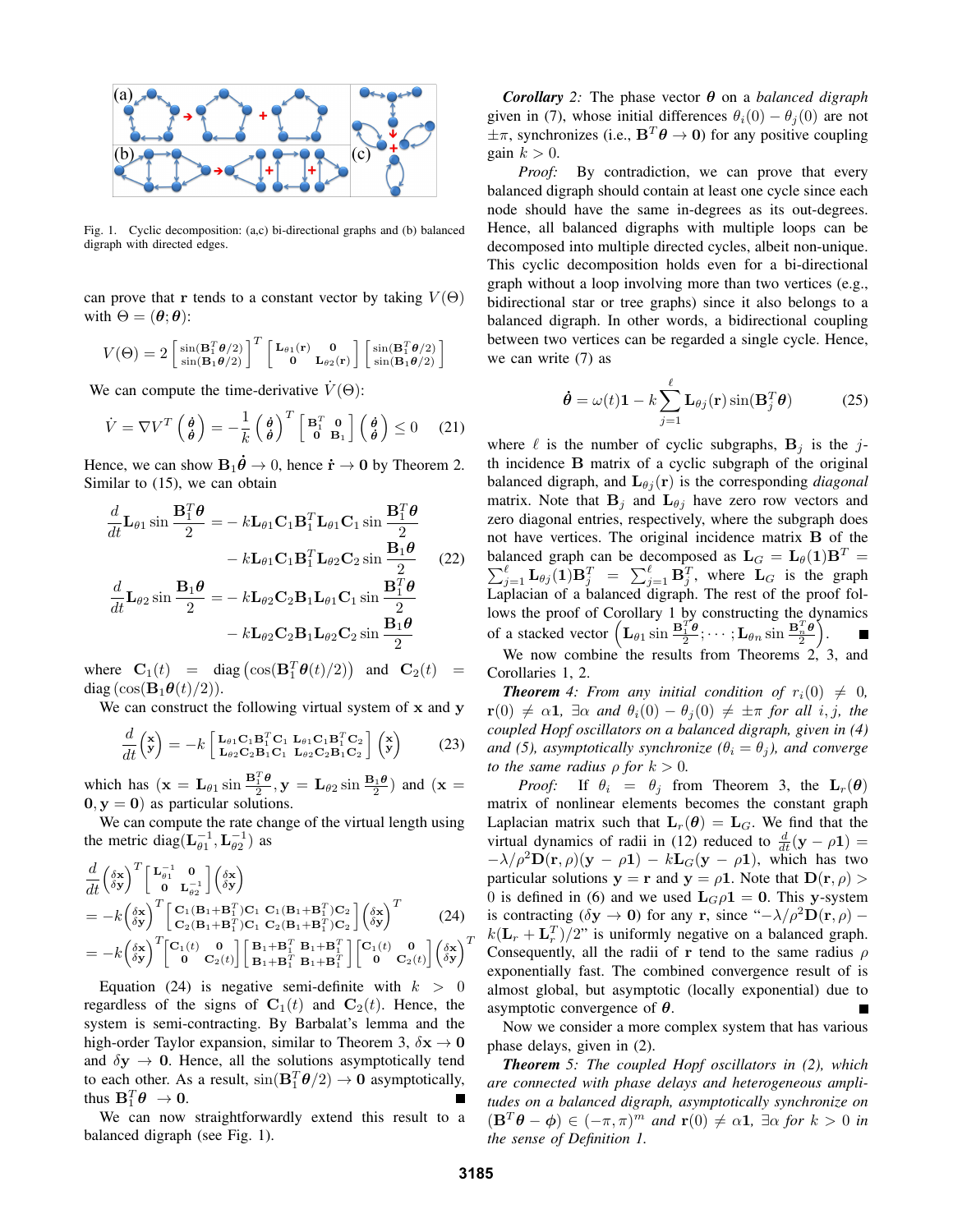*Proof:* By dividing the radius dynamics in (3) by  $\rho_i$ and defining  $\mathbf{L}_{\theta}(\mathbf{r}')$  matrix, we can obtain

$$
\dot{\mathbf{r}}' = -\lambda \mathbf{D}'(\mathbf{r}')(\mathbf{r}' - \mathbf{1}) - k \mathbf{L}_r(\theta, \phi) \mathbf{r}'
$$
 (26)  

$$
\dot{\theta} = \omega(t)\mathbf{1} - k \mathbf{L}_\theta(\mathbf{r}')\sin(\mathbf{B}^T \theta - \phi)
$$

 $\mathbf{D}'(\mathbf{r}') = \text{diag}(r_1/\rho_1(r_1/\rho_1 + 1), \cdots, r_n/\rho_n(r_n/\rho_n + 1))$ and  $\mathbf{r}' = (r_1/\rho_1, \dots, r_n/\rho_n)^T$ , while  $\mathbf{L}_r(\theta, \phi)$ and  $\mathbf{L}_{\theta}(\mathbf{r}')$  are defined from (3), e.g.,  $\mathbf{L}_{\theta}(\mathbf{r}')$  =  $diag(\rho_1 r_2/(\rho_2 r_1), \cdots, \rho_n r_1/(\rho_1 r_n))$  for a directed cycle. Also, the phase bias vector  $\phi$  of  $\phi_{ij}$  for each edge is defined from (3), e.g.,  $\phi = (\phi_{12}, \phi_{23}, \cdots, \phi_{n,1})^T$  for a directed cycle. We can notice that all the previous proofs hold by substituting (a) new r' into r and (b)  $\mathbf{B}^T \boldsymbol{\theta} - \boldsymbol{\phi}$  into  $B<sup>T</sup>\theta$ . Hence, by the proofs of Theorems 3 and 4, we can conclude that  $\mathbf{B}^T \theta \to \phi$  on  $(\mathbf{B}^T \theta - \phi) \in (-\pi, \pi)^m$  (phase synchronization);  $r_i/\rho_i \rightarrow r_j/\rho_j$  (r synchronization); and  $r' \rightarrow 1$  (convergence to the limit circles), thereby satisfying Definition 1. These proofs can be extended to a balanced digraph by following cyclic decomposition in Corollary 2.

*Remark 5:* Here,  $\phi$  is assumed to be a known controllable phase delay in order to define different waveforms (e.g., gaits for locomotion). If unknown  $\phi(t)$  is time-varying and  $k$  is sufficiently large for exponential synchronization as in Theorem 1, we can apply contraction robustness analysis by regarding  $\phi$  as a bounded disturbance, as shall be shown in Sect. IV.

*Remark 6:* The results in Sect. III presented asymptotic synchronization with any positive  $k$ . If the  $k$  gain is sufficiently large as in Theorem 1, Hopf oscillators *globally and exponentially* synchronize with any  $\theta \in \mathbb{T}^n$  and  $\phi \in \mathbb{T}^m$ , i.e.,  $\mathbf{B}^T \boldsymbol{\theta} \in [-\pi, \pi]^m$  and  $\boldsymbol{\phi} \in [-\pi, \pi]^m$ .

It is now obvious that the proofs in Sect. III hold for uniform Kuramoto oscillators on a balanced graph, hence generalizing the previous results on bi-directional or all-to-all couplings. However, the same radii of the oscillators might lead to the splay state [10]. To get around this problem, we assume that  $|\theta_i| < \pi/2$ .

*Theorem 6: The Kuramoto model with an identical timevarying frequency*  $\omega(t)$  *on a balanced digraph, given by (9), synchronizes (i.e.,*  $\mathbf{B}^T \theta \to \mathbf{0}$ ), if  $k > 0$  and  $\theta_i(0) \in (-\pi/2 + 1)$  $a, \pi/2 + a$ ).

*Proof:* The proof straightforwardly follows the proofs of Theorem 3 and Corollary 2 with constant diagonal matrices  $\mathbf{L}_{\theta i}(\mathbf{r})$  for cyclic decomposition of a balanced graph.

# IV. SYNCHRONIZATION OF PERTURBED HETEROGENEOUS KURAMOTO MODEL

We show here that the synchronization of more complex phase models derived from the Hopf-Kuramoto oscillators can be effectively studied by contraction analysis as in the previous section. For a bidirectional graph (thus balanced), (9) can be generalized with a diagonal matrix of heterogeneous gains  $\mathbf{K}(t)$  as well as heterogeneous frequencies  $\boldsymbol{\omega}(t)$ and phase delays  $\phi(t)$ ,

$$
\dot{\boldsymbol{\theta}} = \boldsymbol{\omega}(t) - \mathbf{K}(t)\mathbf{B}_c \sin(\mathbf{B}_c^T \boldsymbol{\theta} - \boldsymbol{\phi}(t)) \tag{27}
$$

where  $B_c \in \mathbb{R}^{n \times m/2}$  is an incidence matrix of each directed link out of bidirectional pairs such that the original incidence matrix is defined as  $\mathbf{B} = [\mathbf{B}_c, -\mathbf{B}_c] \in \mathbb{R}^{n \times m}$ . Let us assume that the unknown time-delay vector is realizable such that  $\mathbf{1}^T \boldsymbol{\phi} = 2\pi p$ ,  $p = 0, 1, \dots$ . We state the results for a uniform natural frequency before stating the main result (Theorem 8).

*Corollary 3:* Consider a network that has more nodes than bidirectional pairs of edges  $(n > m/2)$ , e.g., star or tree networks, If  $\mathbf{K}(t) > 0$  and bounded;  $\boldsymbol{\omega} = \omega(t) \mathbf{1}$ ; and  $\boldsymbol{\phi}$  is constant, then  $\mathbf{B}_{c}^{T}\mathbf{\theta} \to \phi$  on  $(\mathbf{B}_{c}^{T}\mathbf{\theta} - \phi) \in (-\pi, \pi)^{m/2}$ . The convergence result is exponential.

*Proof:* We can find that the graph Laplacian of bidirectional couplings is  $\mathbf{L}_G = \mathbf{L}_{\theta}(\mathbf{1})\mathbf{B}^T = \mathbf{B}_c\mathbf{B}_c^T$ . Similar to (16), we can obtain  $\dot{\mathbf{y}} = -\mathbf{C}_1(t)\mathbf{B}_c^T\mathbf{K}(t)\mathbf{B}_c\mathbf{C}_1(t)\mathbf{y}$  where  $\mathbf{C}_1(t) = \text{diag}(\cos((\mathbf{B}_c^T \boldsymbol{\theta} - \boldsymbol{\phi})/2)).$  Note that " $-C_1(t)B_c^T K(t)B_c C_1(t)$ " is uniformly negative semidefinite on  $(\mathbf{B}_c^T \boldsymbol{\theta} - \boldsymbol{\phi}) \in (-\pi, \pi)^{m/2}$ , if  $m/2 \geq n$ (e.g., rings, complete graphs, or graphs with loops with other nodes). This is because  $\mathbf{B}_c^T \mathbf{K}(t) \mathbf{B}_c \in \mathbb{R}^{m/2 \times m/2}$  is uniformly positive semi-definite with the same nullspace as  $B_c$ . We can conclude asymptotic synchronization  $(\mathbf{B}_{c}^{T}\boldsymbol{\theta} \rightarrow \boldsymbol{\phi})$  by following the proof of Theorem 3. Also,  $\mathbf{B}_c^T \mathbf{K}(t) \mathbf{B}_c$  is uniformly positive definite if  $m/2 < n$ , since  $B_c$  has linearly independent columns. Then, the virtual y-system exponentially synchronizes almost globally on  $(\mathbf{B}_c^T \boldsymbol{\theta} - \boldsymbol{\phi}) \in (-\pi, \pi)^{m/2}$  due to Lemmas 1 and 2. П If  $K = kI$ , we can use "sinc" function [7], which could not be used for Hopf oscillators.

*Theorem* 7: On  $\theta_i \in (-\pi/2 + a, \pi/2 + a)$ ,  $\exists a$  and  $(\mathbf{B}_c^T \boldsymbol{\theta} - \boldsymbol{\phi}) \in (-\pi, \pi)^{m/2}$ , the Kuramoto model (27) with *bidirectional couplings, exponentially synchronizes, if*  $K =$  $kI > 0$ ;  $\omega = \omega(t)$ **1**; and  $\phi$  is constant.

*Proof:* If  $K = kI > 0$ , we can obtain the y-virtual system by multiplying (27) by  $V_s^T$ 

$$
\dot{\mathbf{y}} = -k\mathbf{V}_s^T \mathbf{B}_c \text{diag}\left(\text{sinc}(\mathbf{B}_c^T \boldsymbol{\theta} - \boldsymbol{\phi})\right) \mathbf{B}_c^T \mathbf{V}_s \mathbf{y} \qquad (28)
$$

which has two particular solutions:  $\mathbf{y} = \mathbf{V}_s^T \boldsymbol{\theta} - \mathbf{\Lambda}^{-1} \mathbf{V}_s^T \mathbf{B}_c \boldsymbol{\phi}$ and  $y = 0$ . The matrix  $V_s$  is constructed from the orthonormal eigenvectors of  $B_c B_c^T$ , other than 1 such that  $\mathbf{V}_s^T \mathbf{1} = \mathbf{0}, \ \mathbf{V}_s \mathbf{V}_s^T + \mathbf{1} \mathbf{1}^T/n = \mathbf{I}_n, \text{ and } \mathbf{V}_s^T (\mathbf{B}_c \mathbf{B}_c^T) \mathbf{V}_s =$  $\Lambda$  with a positive diagonal matrix  $\Lambda \in \mathbb{R}^{n-1}$ . Since  $-k\mathbf{V}_s^T\mathbf{B}_c$ diag  $\left(\text{sinc}(\mathbf{B}_c^T\boldsymbol{\theta}-\boldsymbol{\phi})\right)\mathbf{B}_c^T\mathbf{V}_s$  is uniformly negative definite on  $(\mathbf{B}_c^T \boldsymbol{\theta} - \boldsymbol{\phi}) \in (-\pi, \pi)^{m/2}$ , by Lemmas 1 and 2,  $V_s^T \theta$  tends exponentially to  $\Lambda^{-1} V_s^T B_c \phi$ , i.e.,  $\mathbf{B}_c^T \boldsymbol{\theta} \rightarrow \boldsymbol{\phi}.$ 

The main application of Hopf oscillators is generation of phase synchronized oscillatory motions at a common controllable frequency  $\omega(t)$  in conjunction with engineered CPGs. However, Kuramoto oscillators are often considered with a non-uniform frequency vector  $\omega \neq \omega \mathbf{1}$ . In contrast with [7], [8], [9], [16], we further consider a generalized heterogeneous Kuramoto model on an arbitrary bidirectional graph with time-varying vectors  $\omega(t)$  and  $\phi(t)$  possibly drawn from a random distribution. We characterize the threshold of the coupling strength  $k$  guaranteed to yield phase synchronization with a desired *bounded phase error*.